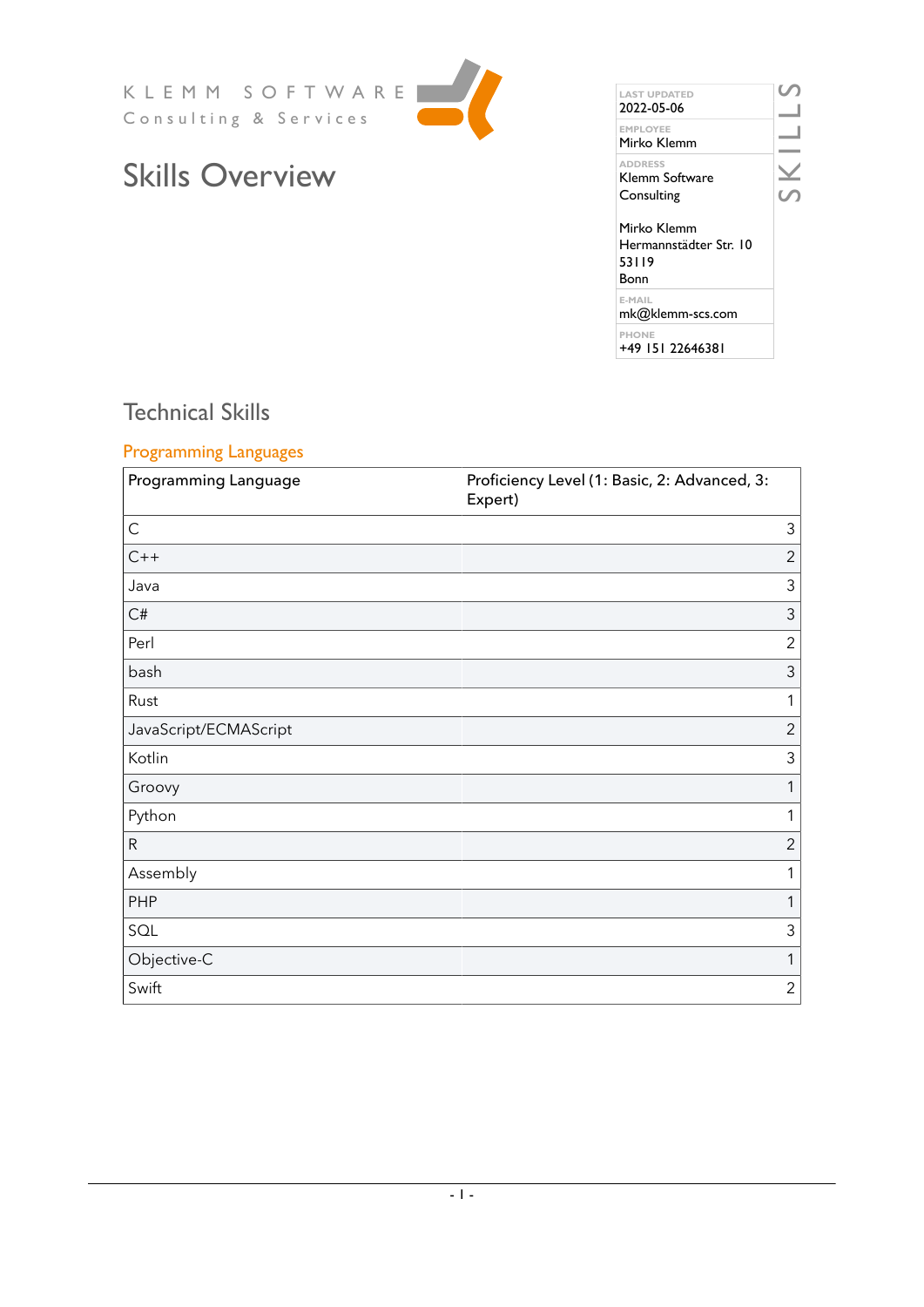## Web Technologies

| Technology             | Proficiency Level (1: Basic, 2: Advanced, 3:<br>Expert) |
|------------------------|---------------------------------------------------------|
| <b>HTTP</b>            | 3                                                       |
| <b>REST</b>            | $\mathfrak{Z}$                                          |
| SOAP                   | $\overline{c}$                                          |
| XML                    | 3                                                       |
| XSLT/XPath             | 3                                                       |
| XSL-FO                 | $\overline{2}$                                          |
| Json                   | 3                                                       |
| HTML5                  | 3                                                       |
| CSS                    | 3                                                       |
| TLS / SSL              | $\overline{2}$                                          |
| <b>MIME</b>            | 3                                                       |
| PKI                    | $\overline{2}$                                          |
| JSP / Servlet          | $\overline{3}$                                          |
| <b>WCF</b>             | $\overline{2}$                                          |
| JAX-RS                 | 3                                                       |
| JAX-WS                 | $\overline{2}$                                          |
| JAXB/JAXP              | 3                                                       |
| JakartaEE (aka JavaEE) | $\mathfrak{Z}$                                          |
| <b>JMS</b>             | $\overline{c}$                                          |

# Software Architecture Technologies

| Technology | Proficiency Level (1: Basic, 2: Advanced, 3:<br>Expert) |
|------------|---------------------------------------------------------|
| <b>MOF</b> |                                                         |
| UML        | 3                                                       |
| OCL        |                                                         |

## Web Frontend Frameworks

| Framework     | Proficiency Level (1: Basic, 2: Advanced, 3:<br>Expert) |
|---------------|---------------------------------------------------------|
| ASP.NET       | 21                                                      |
| <b>JSF</b>    | 2 <sup>1</sup>                                          |
| React         | 2                                                       |
| <b>JQuery</b> | 3                                                       |
| Bootstrap     |                                                         |
| AngularJS     |                                                         |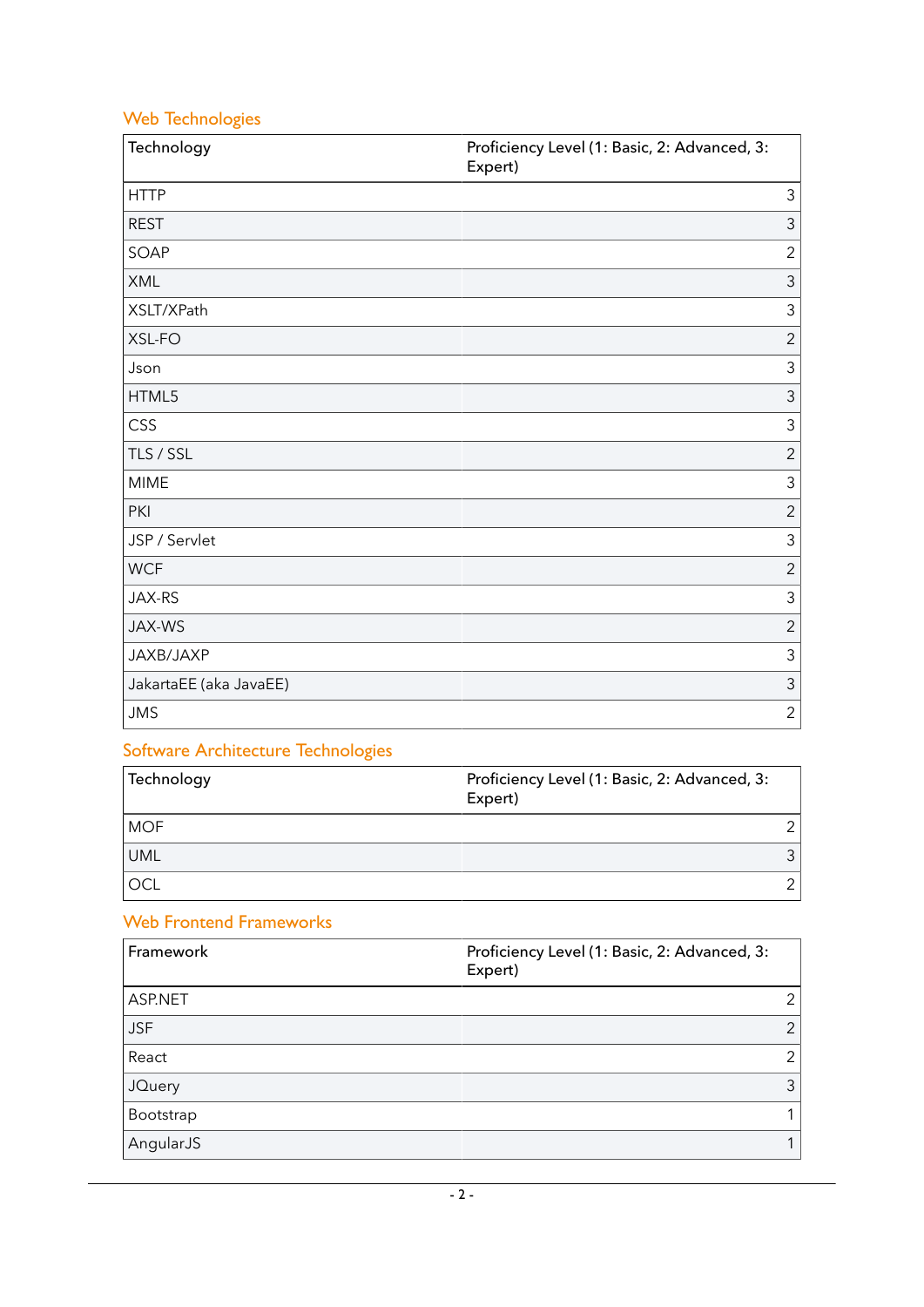### Web Backend Servers

| Technology                       | Proficiency Level |
|----------------------------------|-------------------|
| Spring/SpringBoot                | $\mathbf{2}$      |
| node.js                          | $\overline{2}$    |
| Wildfly/JBoss                    | 3                 |
| Glassfish                        | 3                 |
| <b>Oracle Application Server</b> | $\overline{2}$    |
| ktor                             | $\overline{2}$    |
| JAX-RS                           | 3                 |
| JAX-WS                           | 3                 |
| Apache HTTPD                     | 3                 |
| Microsoft IIS                    | 1                 |
| Apache Tomcat                    | 3                 |
| nginx                            | 1                 |

### Rich Client UI Frameworks

| Framework  | <b>Proficiency Level</b> |
|------------|--------------------------|
| <b>WPF</b> |                          |
| Swing      | ⌒                        |
| AWT        | ⌒                        |
| JavaFX     |                          |
| <b>MFC</b> | ◠                        |

## Database Management Systems

| <b>DBMS</b>          | Proficiency Level |
|----------------------|-------------------|
| Oracle (8-21)        | 3                 |
| Microsoft SQL Server | $\overline{2}$    |
| <b>SAP HANA</b>      | $\overline{2}$    |
| MySQL                | $\overline{2}$    |
| PostgresSQL          |                   |
| <b>IBM DB2</b>       |                   |
| Sybase Anywhere      | $\overline{2}$    |
| Sybase Enterprise    | $\overline{2}$    |
| hsqldb               | 3                 |
| JavaDB               | $\overline{2}$    |
| h <sub>2</sub> DBMS  | $\overline{2}$    |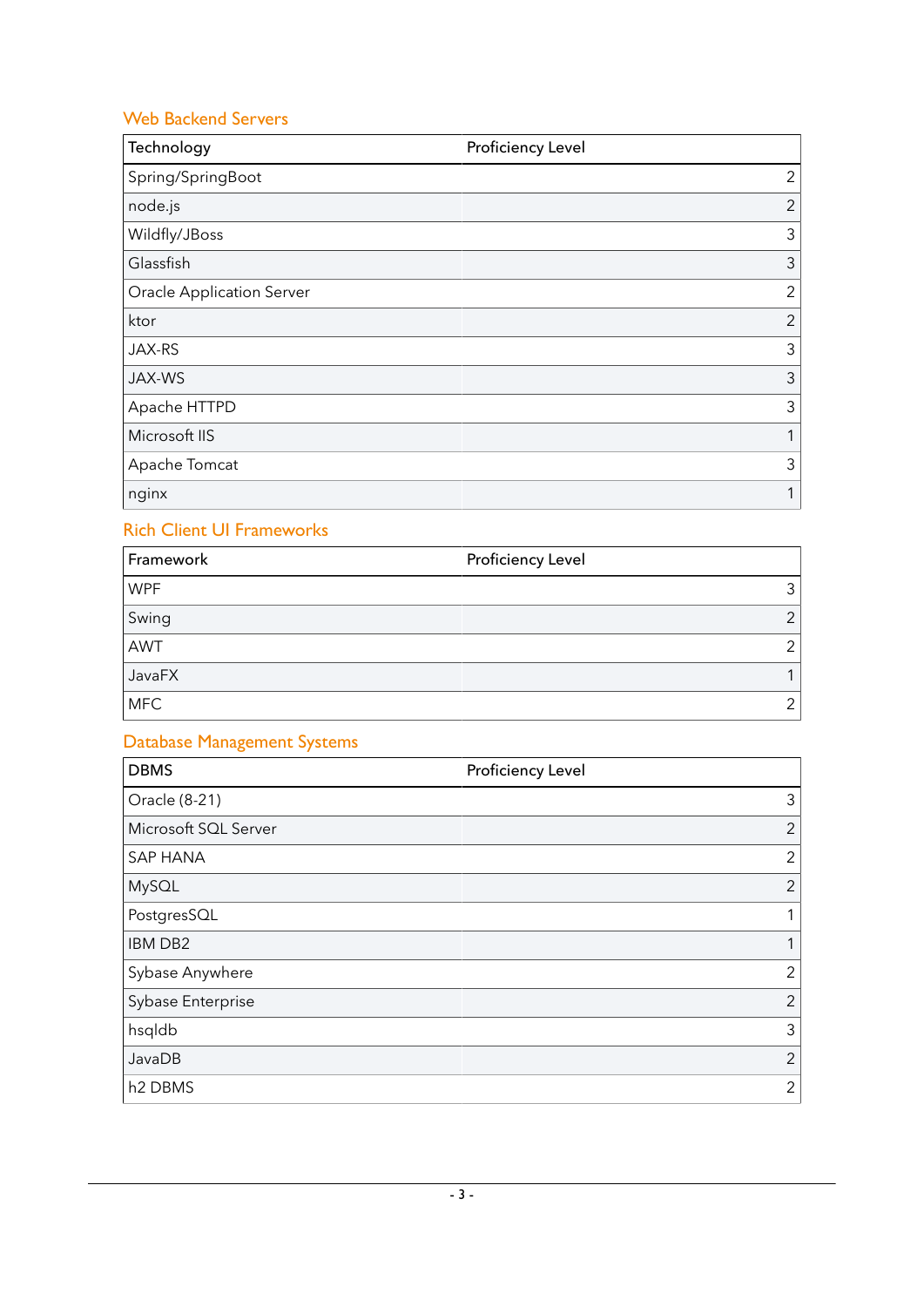## Operating Systems

| <b>Operating System</b> | Level (1: Basic Admin, 2: Advanced Admin 3:<br>System Programming) |
|-------------------------|--------------------------------------------------------------------|
| Windows                 | 3                                                                  |
| GNU/Linux               | 3                                                                  |
| Mac OS X                | 2                                                                  |
| <b>BSD</b>              | $\overline{2}$                                                     |
| <b>AIX</b>              | 2                                                                  |
| Solaris                 | 2                                                                  |
| Digital UNIX            | 2                                                                  |
| HP-UX                   | $\overline{2}$                                                     |

## Lifecycle Tools

| Tool             | Level (1: Basic, 2: Advanced, 3: Expert) |
|------------------|------------------------------------------|
| Gradle           | 3                                        |
| Maven            | 3                                        |
| Git              | 3                                        |
| Subversion       | 3                                        |
| Jenkins          | $\mathcal{P}$                            |
| Sonatype Nexus   | $\overline{2}$                           |
| dependency-check | 2                                        |
| SonarQube        | 2                                        |
| Ant              | 3                                        |

## Development Environments

| Tool                      | Level (1: Basic, 2: Advanced, 3: Expert) |
|---------------------------|------------------------------------------|
| IntelliJ IDEA             | 3                                        |
| Eclipse                   | 3                                        |
| Borland/Oracle JDeveloper | $\overline{2}$                           |
| <b>IBM VisualAge</b>      | $\mathcal{P}$                            |
| NetBeans Developer        | $\mathcal{P}$                            |
| <b>Visual Studio .NET</b> | 3                                        |
| Visual Studio             | 3                                        |

#### Software Architecture Tools

| Tool          | Level (1: Basic, 2: Advanced, 3: Expert) |
|---------------|------------------------------------------|
| MagicDraw UML |                                          |
| PowerDesigner |                                          |